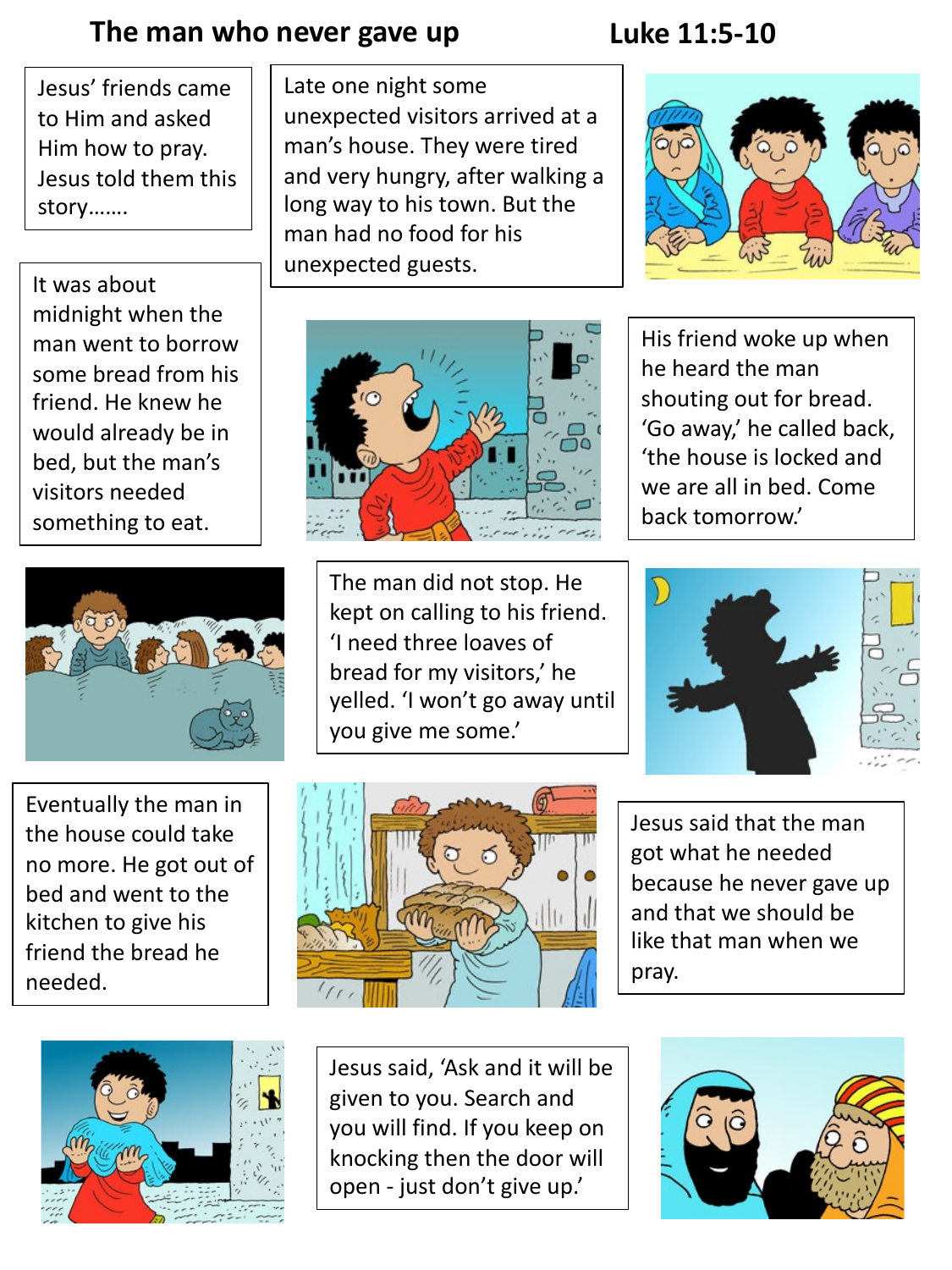### The Lord's Prayer

#### **Our Father in heaven**

means that we are praying to our Father - who is in heaven. We start the prayer this way so that we know that we are praying to God our Father and we are not alone. God is our loving Father and we are His special children.



means God's name is holy. Even though God wants us to call Him 'our Father', he is still God. When we pray to Him, we need to be respectful.

#### **Your kingdom come, Your will be done, On earth as in heaven.**

If we think about where God lives, The Bible says that in heaven there will be no more crying, God will live with us, and there will be no hunger or hurt there.

This part of the prayer says 'let Your kingdom come., let Your will be done on earth, as in heaven'. This means we are praying that people will live in peace and love with one another , just the way it is in heaven. It reminds us that we should be living the way God wants us to live - everyday.

#### **Give us today our daily bread**

means we are asking God to give us today all that we need. We need food, water and shelter.

Even though we pray for things we need, that doesn't mean wen will get them. There are still people with no food in many parts of the world but that doesn't mean we stop praying for these things. When we ask God in prayer, it means we trust Him and we will leave the decision to God.

#### **And forgive us our sins, As we forgive those who sin against us.**

This next part of the prayer is asking for forgiveness for our mistakes. Forgiveness means that we are sorry for something we've done and we don't want to do it anymore. But we also need to forgive people who have done wrong to us. Sometimes others hurt us very badly, so we need to ask God to help us forgive them because it is really hard or we don't want to. When we forgive others, God will forgive us.

#### **Lead us not into temptation, But deliver us from evil,**

Is it sometimes tempting to do something you're not supposed to? We are asking God to help us to know the right thing to do, always. We are asking God to protect us from evil and keep us away from it.



The last part of the prayer is the best part! For 'Yours is the kingdom' means that heaven lasts forever and will always be God's. God also has all the power and all the glory FOREVER! We are happy knowing that God will never die and he's the strongest and greatest.







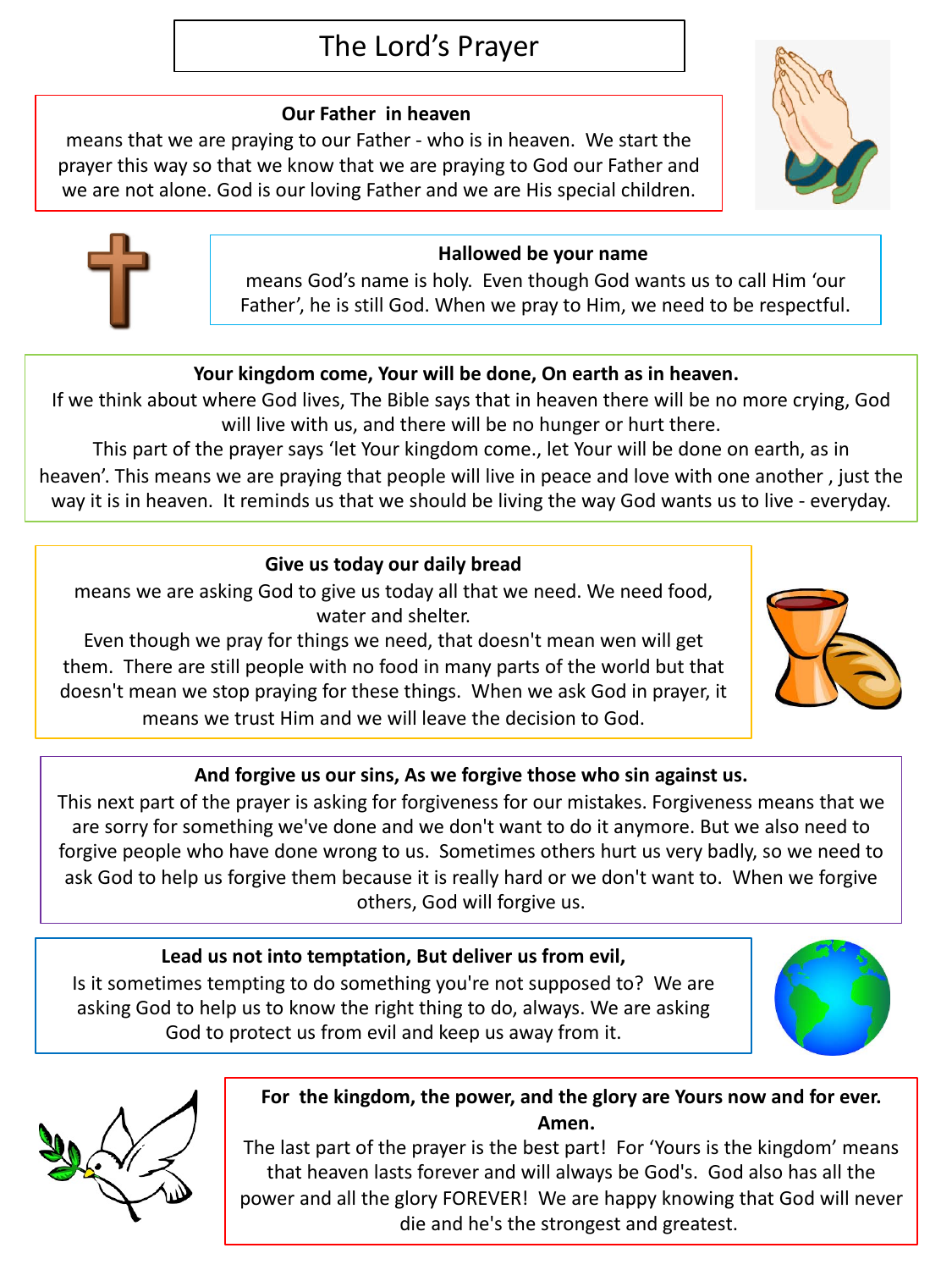The Lord's Prayer is the prayer that Jesus taught his disciples, when they asked him how they should pray….

## The Lord's Prayer

Our Father in heaven,

Hallowed be your name,

Your kingdom come,

Your will be done,

On earth as in heaven,

Give us today our daily bread,

Forgive us our sins,

As we forgive those who sin against us,

Lead us not into temptation,

But deliver us from evil,

For the kingdom, the power and the glory are yours

Now and for ever

Amen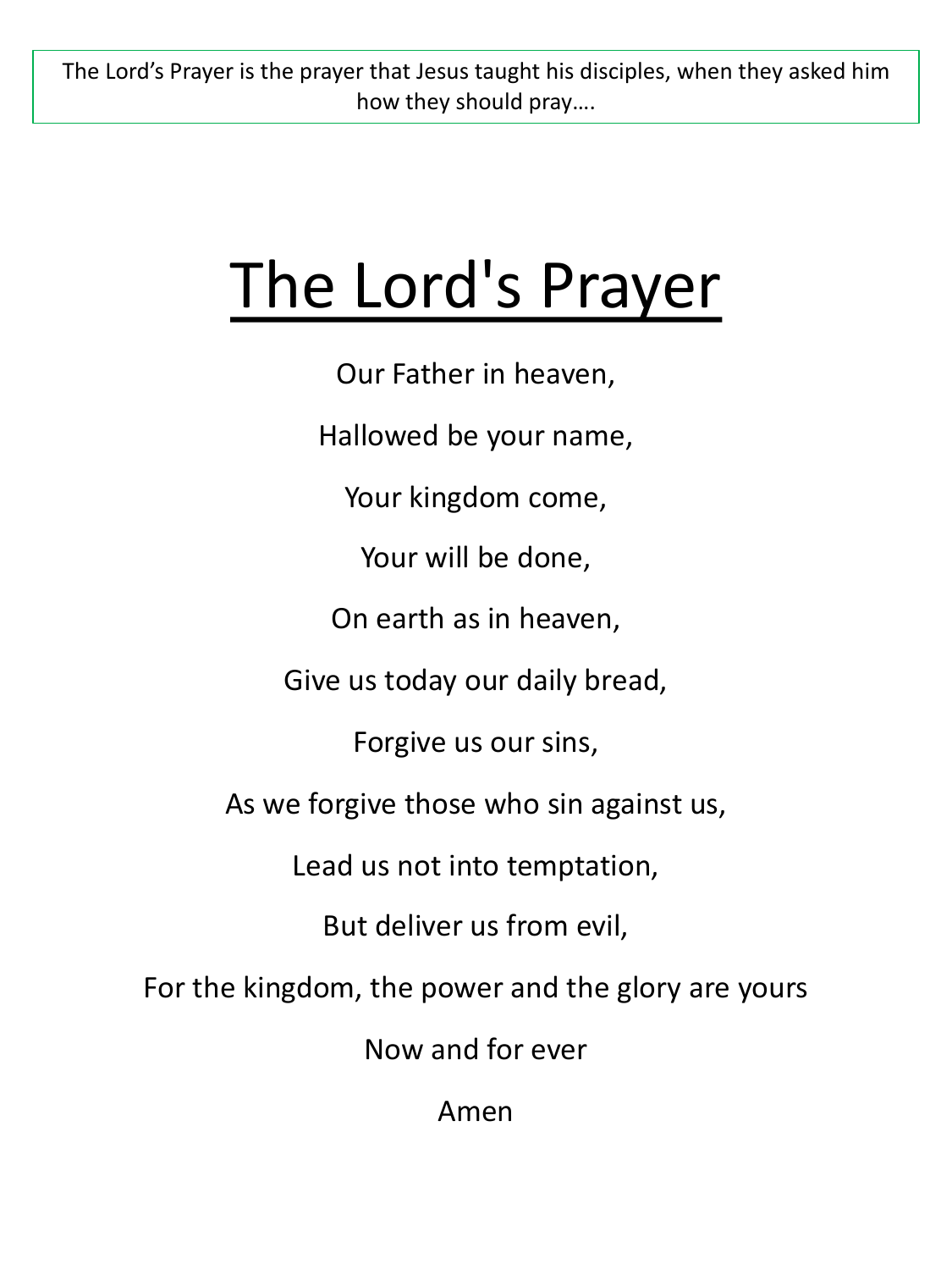# 5 Finger Prayer

4) The ring finger is the weakest. Pray for the sick, poor, and those most in need.

5) The pinkie finger is the smallest. Pray for yourself and vour own needs.

3) The middle finger is the tallest. Pray for leaders in government. business, and the church.

2) The pointer finger is used to give directions. Pray for teachers, coaches, therapists, doctors, and first responders.

1) Your thumb is closest to your heart, so pray for those closest to you your family and friends.

www.KathrynShirey.com